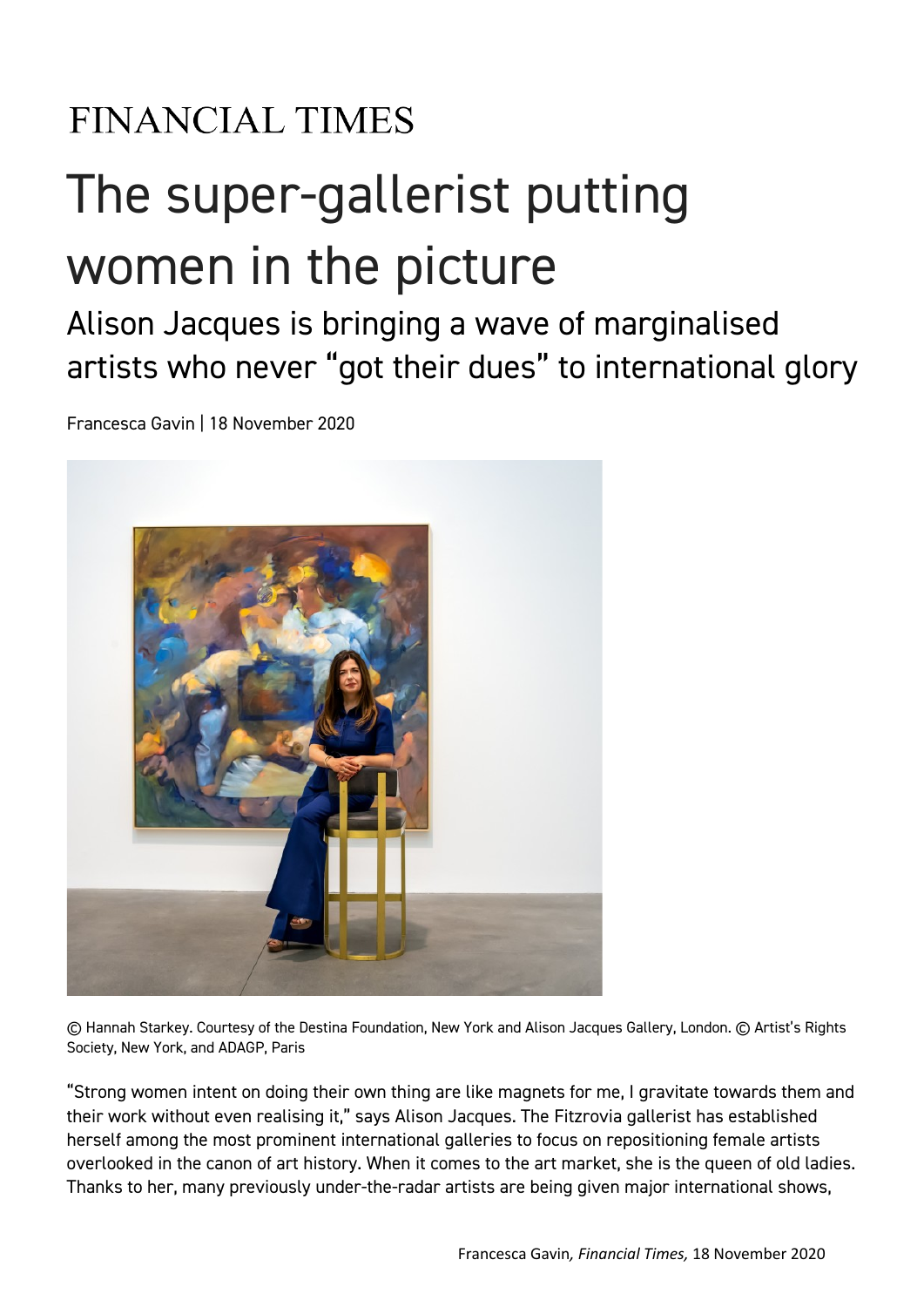including Brazilian painter and installation artist Lygia Clark at the Guggenheim Bilbao this autumn; textural artist Sheila Hicks at the Hepworth Wakefield next year; and Slovakian sculptor Maria Bartuszová at Tate Modern next November.

Working directly with women in the later stages of their careers, or posthumously with their families and estates, Jacques has a superlative eye, and a tenacity that's inspiring. She began carving her niche in 2007, three years after opening her eponymous gallery space, with the American performance artist and sculptor Hannah Wilke, known for her pieces exploring sexuality, femininity, and reclaiming the female body from the male gaze. "It was difficult to find her work and see in the flesh. But if you really want something and you search for it, you will find someone, somewhere who can put you in touch with someone else who opens a door," Jacques says of her experience. "Wilke had had a rough ride even from her contemporaries in the '70s. She was too beautiful. It wasn't until she made the body of work when she was dying from lymphoma, of photographs of herself bloated and losing her hair, that people accepted her." The gallery was the first in Europe to hold a solo exhibition of Wilke's work. Tate bought a small piece, and the purchase set in motion a relationship with Jacques and Wilke's estate and archive that eventually resulted in the public gallery purchasing the largest installation Wilke ever made – prices now reach up to \$1m for large installations (though small drawings can start from around \$35,000).



Betty Parsons in her studio © Courtesy Alison Jacques Gallery, London and Alexander Gray Associates, New York © Betty Parsons Foundation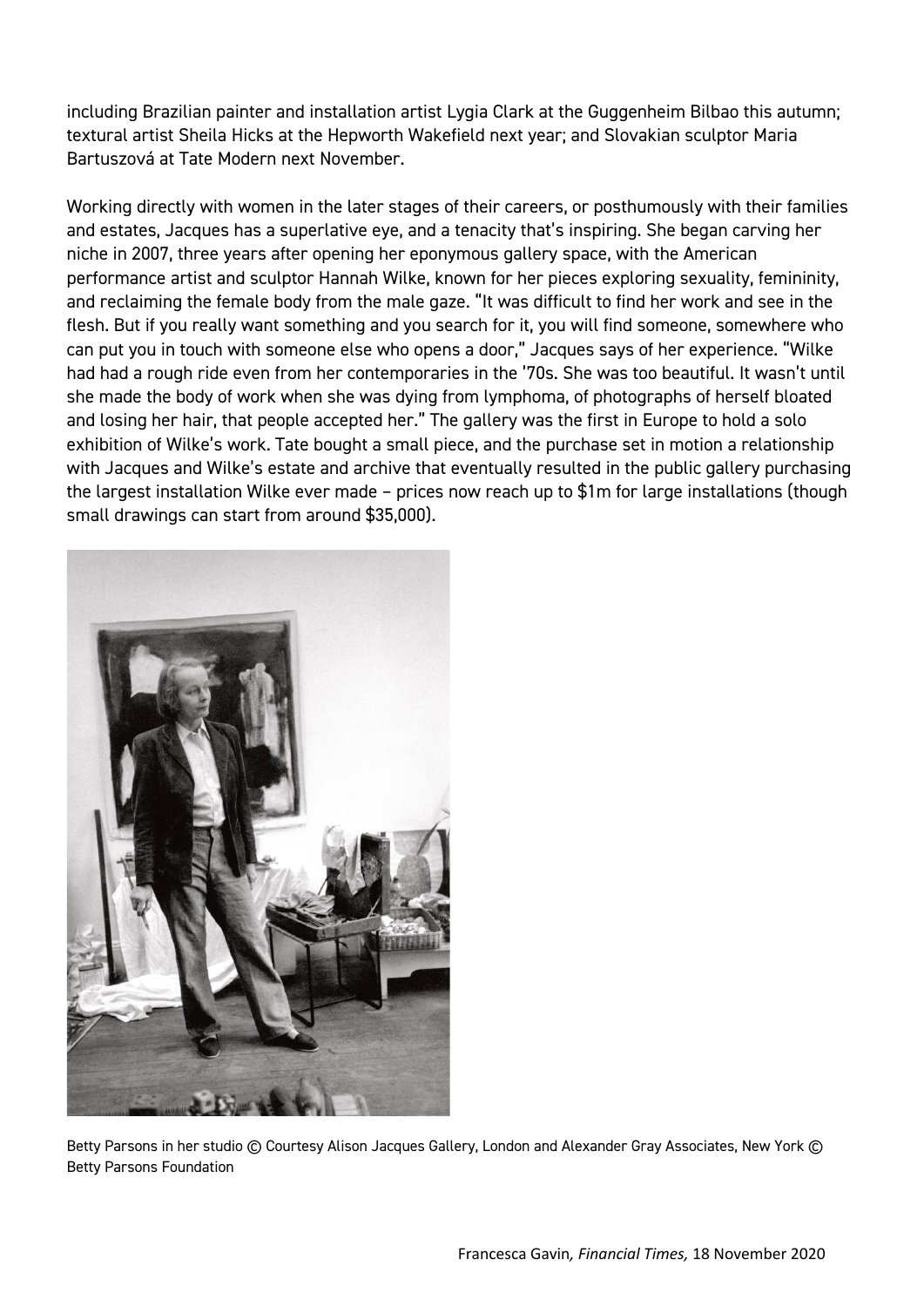Focusing on the art historical and female artists who were not getting their dues was also a way to future-proof the gallery against "the increasing number of situations when large 'supermarket' galleries try to take what we have built," she says, referring to the poaching of emerging artists just at the point that they start to gain recognition.

Jacques had some experience with estates, having taken on Robert Mapplethorpe's in 1999, when she was in partnership with fellow gallerist Charles Asprey, running Asprey Jacques. At the time, the American photographic artist was not being shown in museums. Jacques worked with the Foundation to promote some of his lesser-known bodies of work – from Polaroids to unique sculptures to jewellery – and began to build a specialist reputation.



Portrait de Famille (Family Portrait), 1977, by Dorothea Tanning © Courtesy of the Destina Foundation, New York, and Alison Jacques Gallery, London. © Artist's Rights Society, New York, and ADAGP, Paris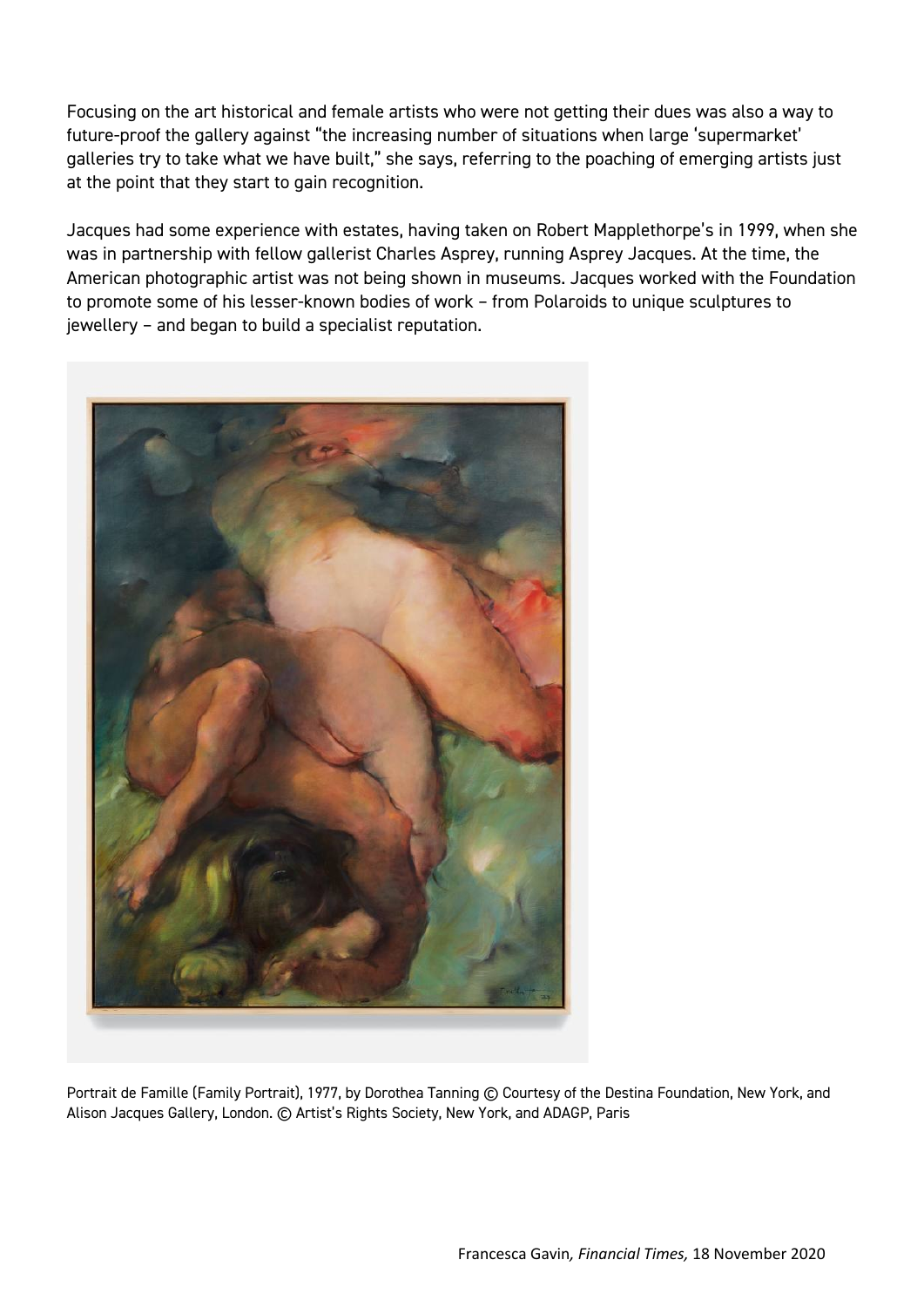

Pounding Strong, 1981, by Dorothea Tanning © Courtesy of the Destina Foundation, New York, and Alison Jacques Gallery, London. © Artist's Rights Society, New York, and ADAGP, Paris

Jacques's process for discovering her now-impressive roster of female names has been instinctive. "There is a formula. It starts with my passion and belief in the work. I need to know curators and collectors will respond to the work," she says. In 2010, she spotted a small, forgotten Dorothea Tanning work in MoMA. "A tiny stained-glass painting. It was exquisite," Jacques recalls. She found out that Tanning was still alive and contacted her foundation. "Dorothea was, I think, 100. She wasn't looking for a gallery. I just kept knocking on the door intermittently over the next six months. Eventually I was allowed to go in." She spotted some collages at the back of a hallway that had rarely been shown. Made in the '70s and '80s, these were the only works that Tanning had always wanted – and never had – exhibited in a group. Jacques's hard work helped to get Tanning a well-deserved retrospective at the Tate Modern last year. Today, her paintings can command prices between \$75,000 and \$1m.

Jacques was also able to capitalise on the fact that there wasn't a strong market for a generation of older female artists when approaching Lygia Clark's estate. One of the most important South American abstract artists to emerge in the 1950s, Clark had not shown extensively outside Brazil, partly due to complicated terms with purchasing and export. "A lot of well-known gallerists in New York had tried for years to get through to the Clark family and had been met with silence," she says. But Jacques approached Clark's son with a personal note. She had a response within 24 hours. The relationship was a huge success, and in 2011 Clark was given a solo stand in the Art Feature at Art Basel. Jacques will stage a delayed centennial exhibition in her own gallery next spring, featuring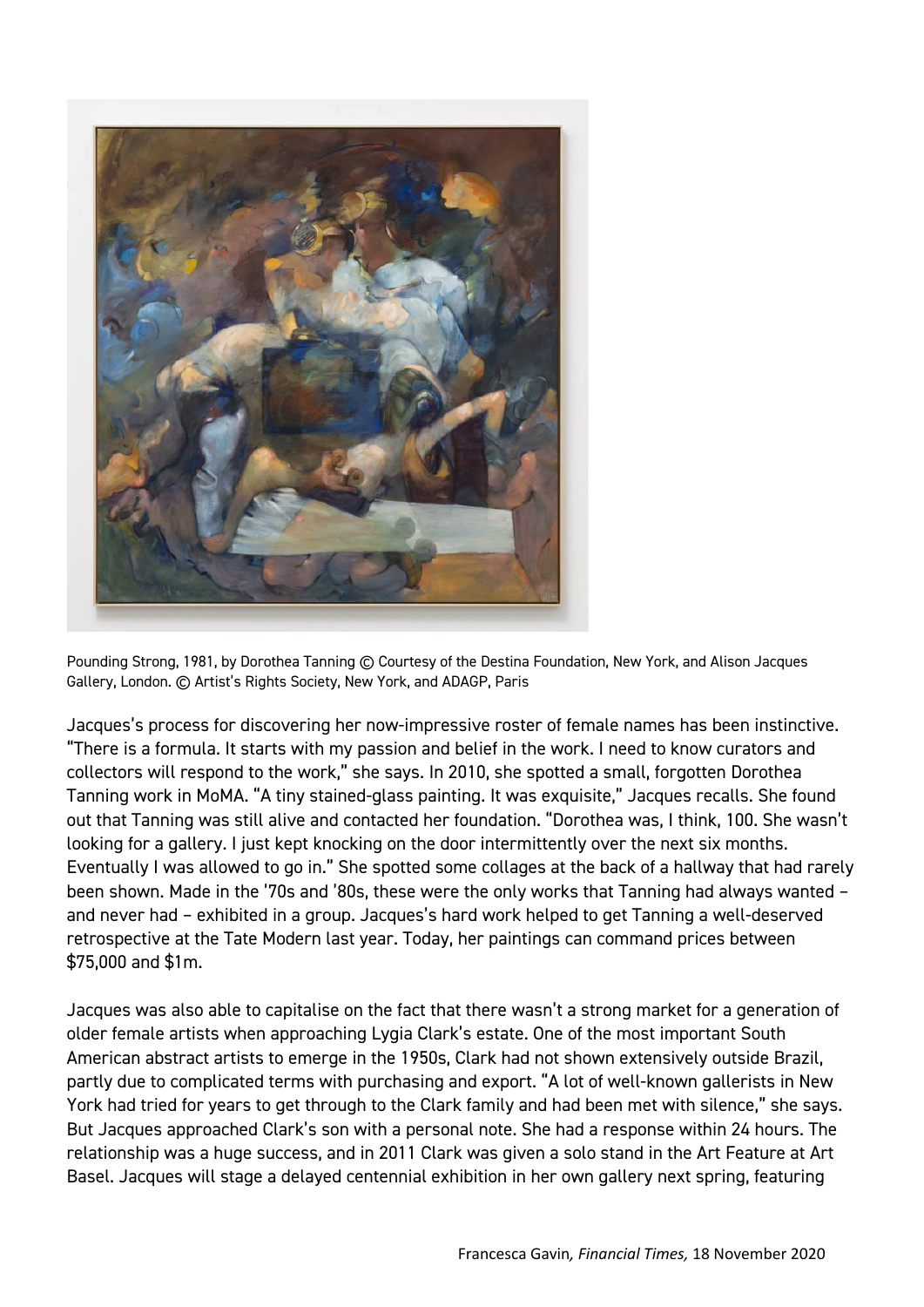collages, gouaches on paper from \$220,000, paintings from \$1.7m and sculptures, including Bicho (Creature) pieces, from \$1.2m.



S.O.S. Starification Object Series #4 (Mastification Box), 1975, by Hannah Wilke © Marsie, Emanuelle, Damon and Andrew Scharlatt, Hannah Wilke Collection & Archive, Los Angeles. Licensed by VAGA at Artist's rights society (ARS), New York, DACs, London. Courtesy of Hannah Wilke Collection & Archive, Los Angeles and Alison Jacques Gallery, London

It's a similar story with Betty Parsons, the late New York gallerist celebrated for championing new American painting by the likes of Mark Rothko and Jackson Pollock, but whose success often overshadowed her own role as an artist. Jacques's exhibition of Parsons's paintings, gouaches on paper and sculptures last year was the first London exhibition for nearly 40 years, and one of the hottest tickets during Frieze Week.

Jacques's mix of instinct, opportunism and luck has deep roots. In her 20s, a postgraduate curating course in Prato led to a placement at the Kunstverein Düsseldorf, where then-director Jiri Svestka saw her potential and charged her with curating light-installation artist James Turrell's first travelling show. A job as news editor at Flash Art magazine in Milan followed, under whose auspices a trip to the now-legendary UnFair in Cologne planted the idea of having her own space. Among the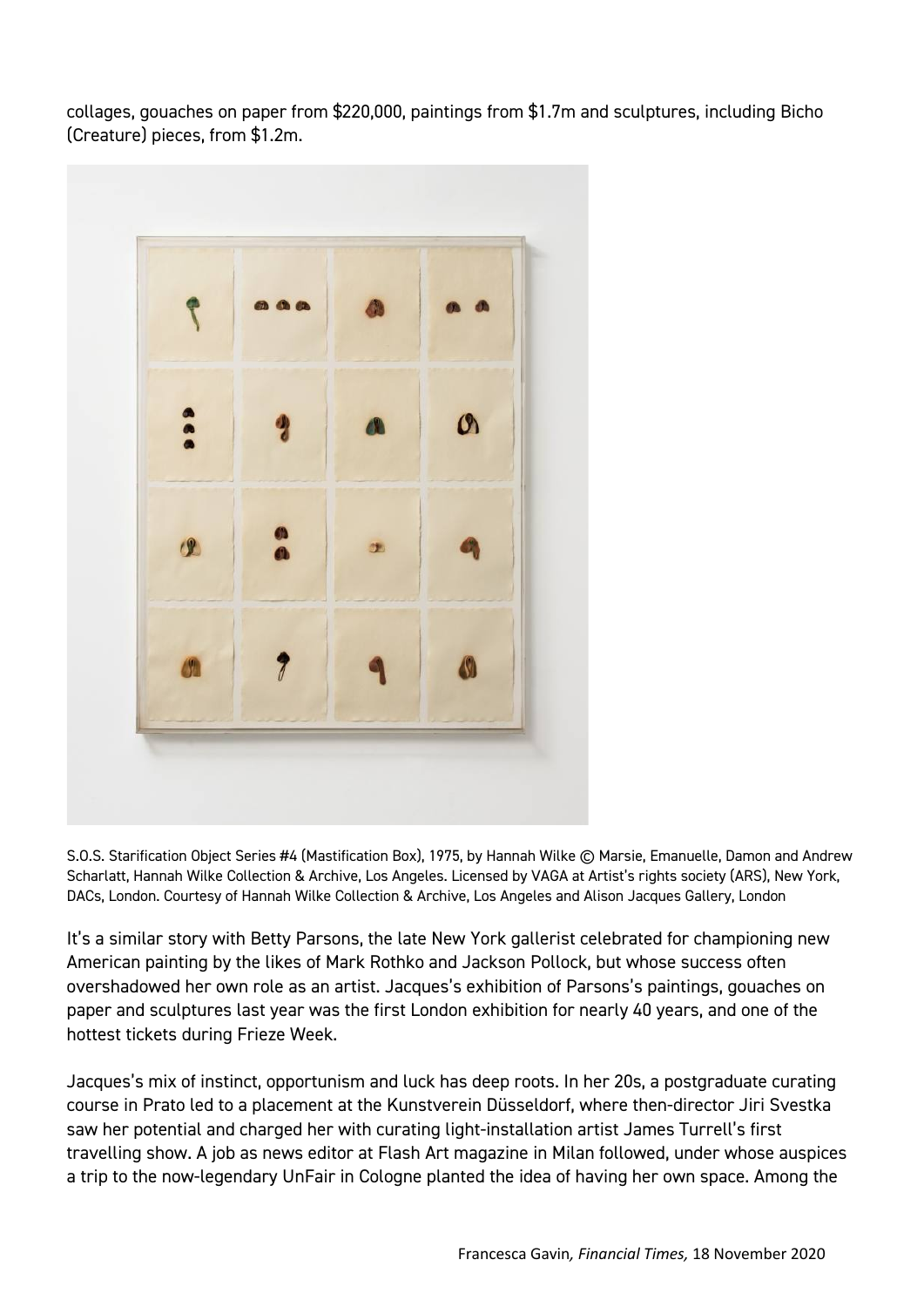stands of Maureen Paley, Karsten Schubert and Jay Jopling, "I really sensed this collegial atmosphere", says Jacques. "It was fun. There was something in the air. Karsten was giving out gingerbread men to all the gallerists. I remember thinking, I'd like to have my own gallery one day."



Lygia Clark in her studio in Rio de Janeiro, c1950s © O Mundo De Lygia Clark, Associaçao Cultural, Rio De Janeiro, courtesy of Alison Jacques Gallery, London

The female gallerists in London – Maureen Paley, Victoria Miro and Sadie Coles – were a strong inspiration, alongside New York pioneers such as Barbara Gladstone, Marian Goodman and Paula Cooper. "It was much harsher for them as women than I think it is for us now," says Jacques. She came back to London, briefly working for Victoria Miro before Leslie Waddington on Cork Street offered her a full-time job. "He really took me under his wing. He was so knowledgeable. He could be difficult but he was absolutely the real deal." She began as a press officer, but was encouraged by Waddington to sell. Her first client was Charles Asprey, whom she met at an opening, and who bought a work by abstract painter Ian Davenport. After a curating stint at the British School in Rome, Jacques teamed up with Asprey and in 1998 they opened their gallery, which ran for seven years. When she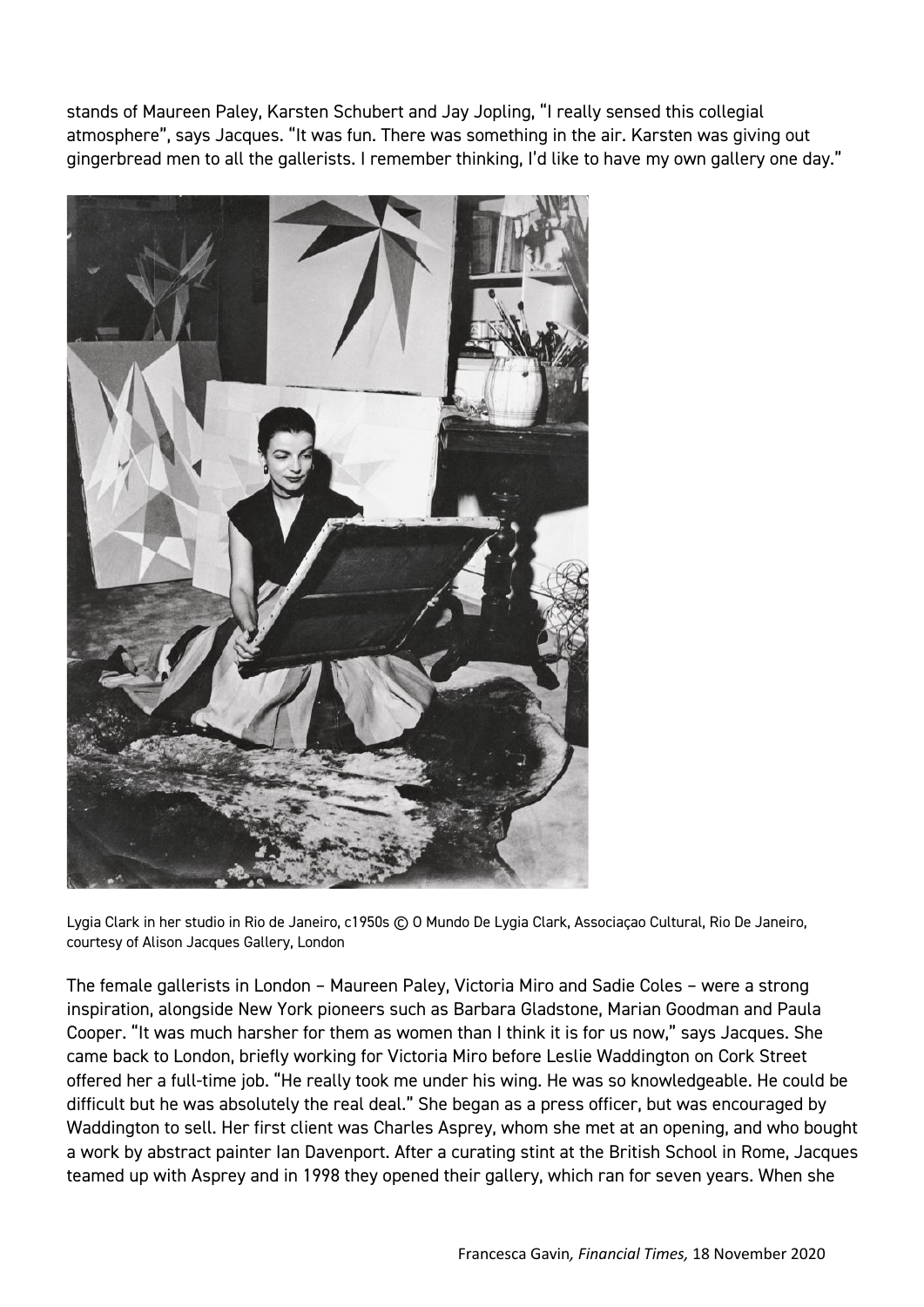started her own eponymous space, collectors Charles Saatchi and Jerry Speyer stopped by on her first day and promised their support. From the start, she set an ambitious programme, selling out her first show of Jack Pierson sculptures at £65,000 per work. "The curators came and could visualise the works in a museum. We started selling to museums straight away." Part of Jacques's agenda is to show how well these overlooked female artists can sit alongside well-known contemporary artists. Tanning, for example, with Louise Bourgeois, Sarah Lucas and Jenny Saville. Jacques's aim was to reposition Tanning as something far more than Max Ernst's ex-wife. "Maybe it's a bit idealistic, but I believe that if an artist is truly great then they will get there if given the right platform. You've just got to put energy into it."



The Jade Mountain, 1967, by Lenore Tawney © Courtesy of the Lenore G Tawney Foundation, New York, and Alison Jacques Gallery, London. © Leonore G Tawney Foundation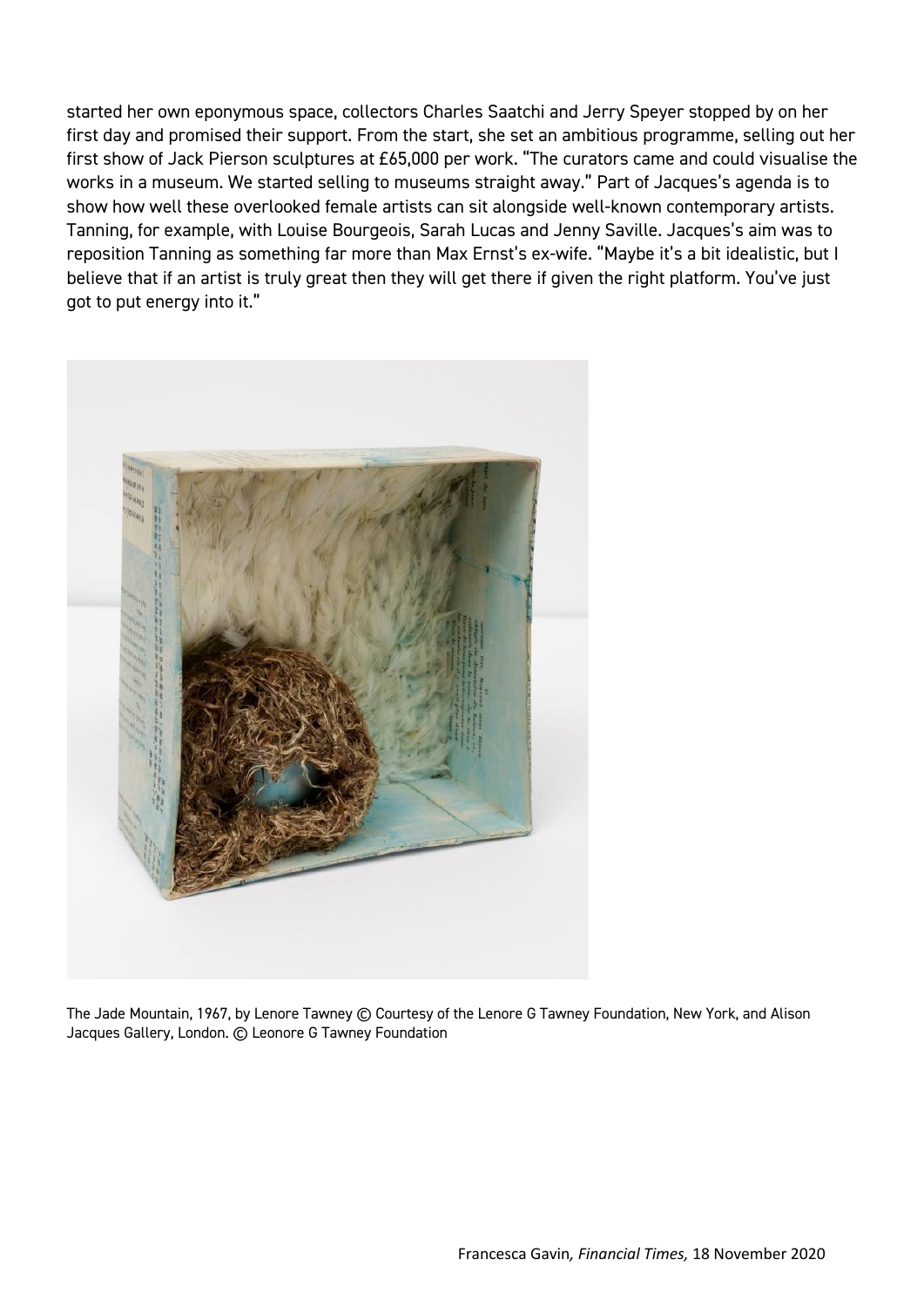

Amethyst Forest, 2020, by Sheila Hicks © Sheila Hicks, courtesy of Alison Jacques Gallery, London

Many of the artists Jacques has added to her roster have yet to gain widespread recognition. Maria Bartuszová, for example, is a Slovakian artist who, during her lifetime, made distinctive, organiclooking white plaster sculptures, which currently sell for between €65,000 and €700,000. But that is set to change with Bartuszová's Tate Modern show - originally scheduled for this November, but delayed by a year. Two years ago, Jacques also took on the Lenore Tawney estate. She first showed her pioneering hanging thread-based textile works at Frieze Masters, sold a major work to the Los Angeles County Museum of Art, and is holding the first solo show of Tawney's work next May, focusing on pieces from the '60s to the '80s.

Projects with Glasgow International, Sydney Biennial and the Hayward followed Jacques's decision to represent Sheila Hicks in 2012, after coming across her work at the São Paulo Biennial. At that time, Hicks was seen more as an artist existing in the design realm. "I just remember it was a sea of colour and texture. It was like nothing else I had seen before. It was fantastic," says Jacques. Next autumn, Hicks has a major solo at Hepworth Wakefield, with curator Andrew Bonacina.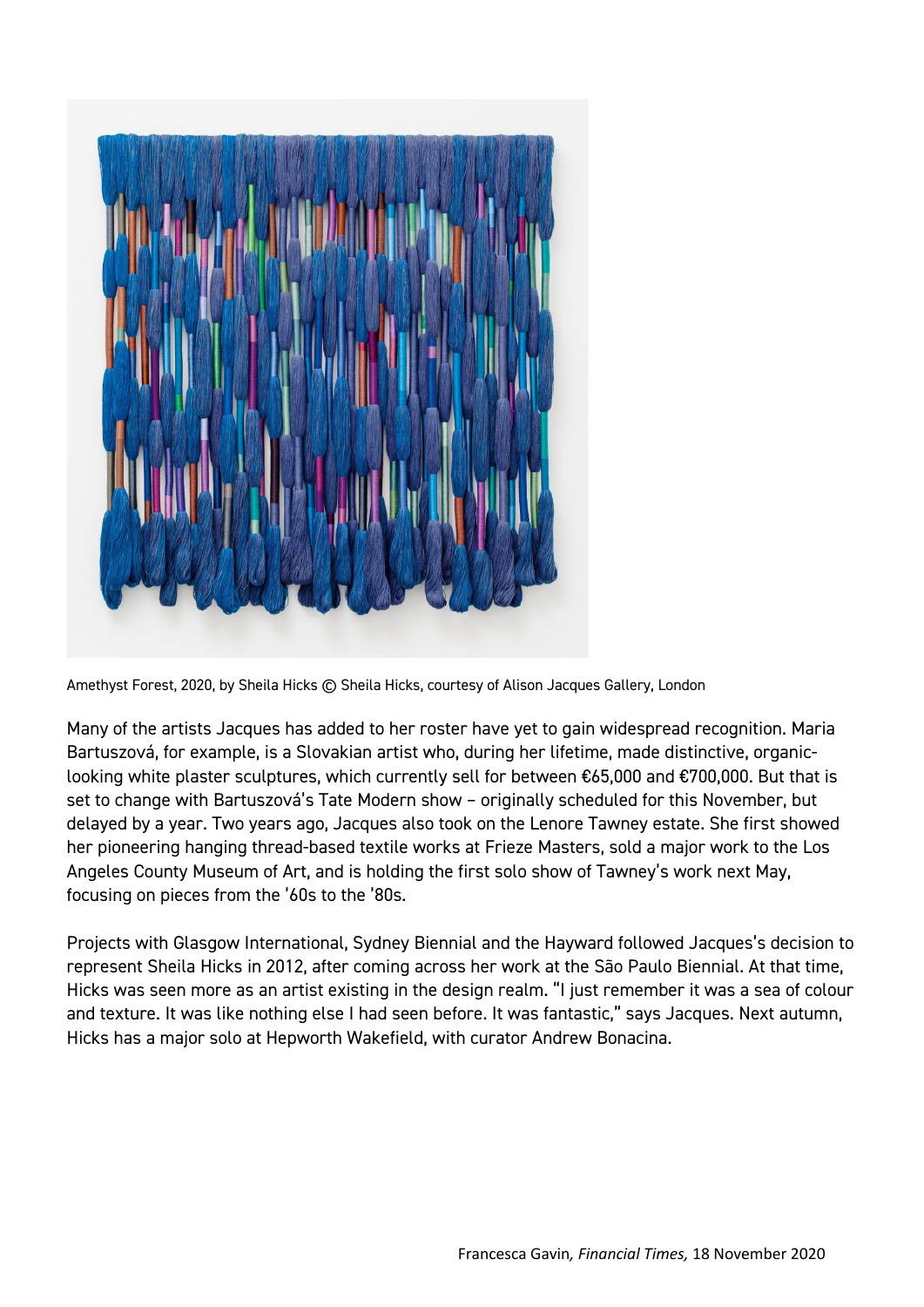

Nicola L at her home in the Chelsea Hotel, wearing one of her series of Pénetrables, 1989 © Rita Barros, courtesy Alison Jacques Gallery, London, and Nicola L Collection and Archive © Nicola L Collection and Archive